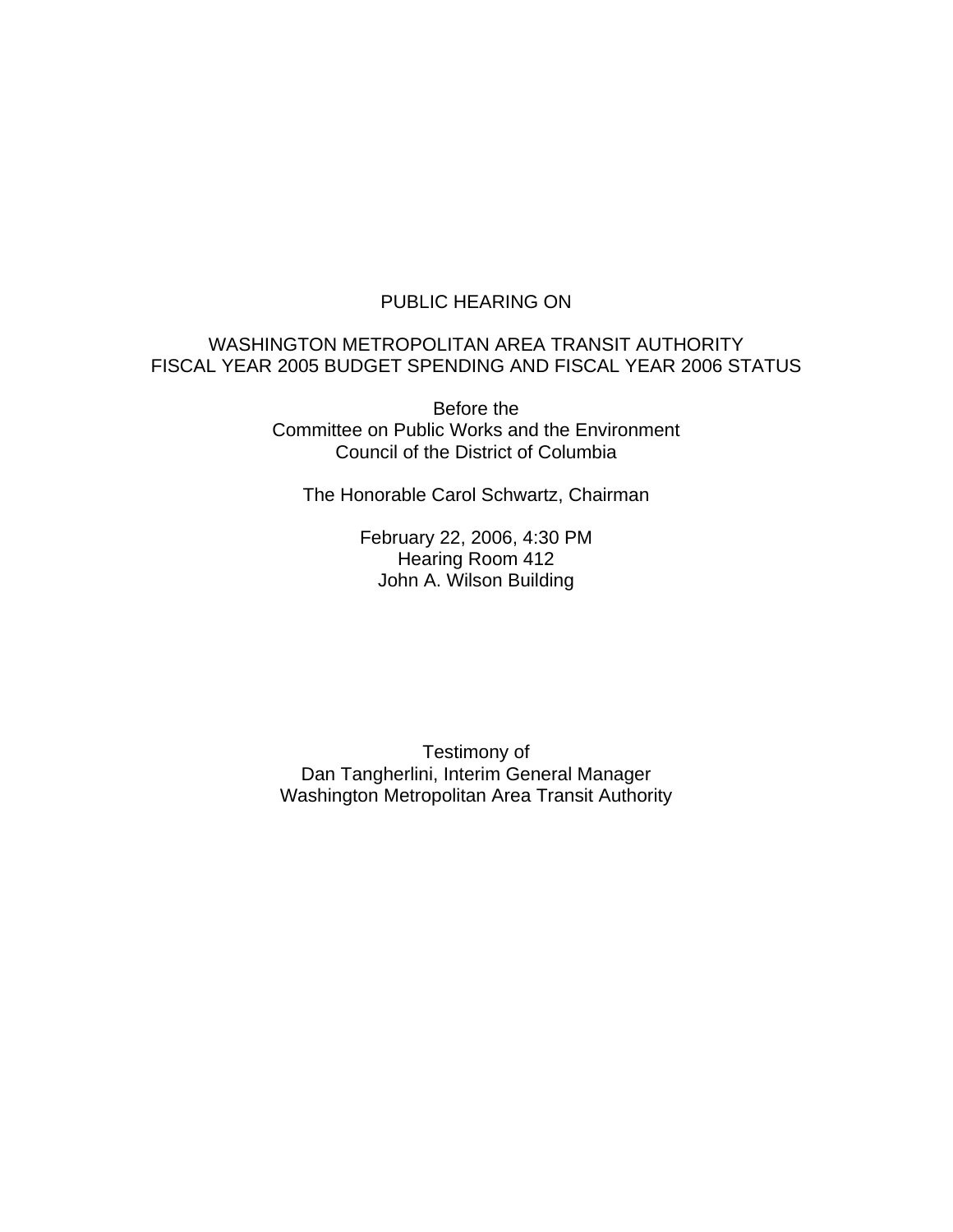Good afternoon Chairman Schwartz, Councilmember Graham, and other members of the Committee and staff. I am Dan Tangherlini and it is indeed a pleasure for me to appear before the Committee today as the Interim General Manager (GM) of the Washington Metropolitan Area Transit Authority (WMATA). I am honored to serve as the Interim GM of the best transit system in America.

Before I present our testimony on WMATA's final fiscal year (FY) 2005 budget spending and the status of our FY 2006 spending, if I may, let me spend a few moments to share with the committee, and the citizens of the District of Columbia who are watching this hearing, some of my priorities for improving our transit operations and customer service.

As I shared with the employees at WMATA on my first day, I believe that our customers – riders of Metrorail, Metrobus and MetroAccess, are our chief priority. I would like for my tenure at WMATA to be characterized by an unrelenting focus on improving the reliability of our service, the quality of our interactions with our customers and thereby, the public's impressions of WMATA.

In that regard, one area of immediate focus is MetroAccess. The last several months have seen increased attention directed towards the challenges we have had with this program. MetroAccess is one of our core services and it is imperative that the problems our riders have faced be corrected. That being said, WMATA will be focused upon looking forward and working with the MetroAccess ridership base, local jurisdictions, and other stakeholders to improve the service in the immediate term.

I believe that as we begin pursuing these priorities, they will result in the optimal return on investment for the region and will improve the financial performance of WMATA. It is incumbent upon us, in our role as the stewards of the region's transit system, that we continue to find opportunities to maximize the region's investment in WMATA, and discharge our responsibilities in the most prudent and cost-effective manner.

With that, I would like to share with you the highlights of WMATA's FY 2005 budget.

## **FISCAL YEAR 2005 SUMMARY**

I am happy to report that Metro finished FY 2005 under budget and achieved record setting ridership levels. Metro achieved its highest yearly ridership ever with 195 million trips on rail, the highest yearly ridership in Metrorail's history and the ninth consecutive year of Metrorail ridership growth. Metrobus ridership also hit a record high by carrying almost 128 million people, five percent growth over the previous year. By the end of FY 2005, Metrorail was carrying more than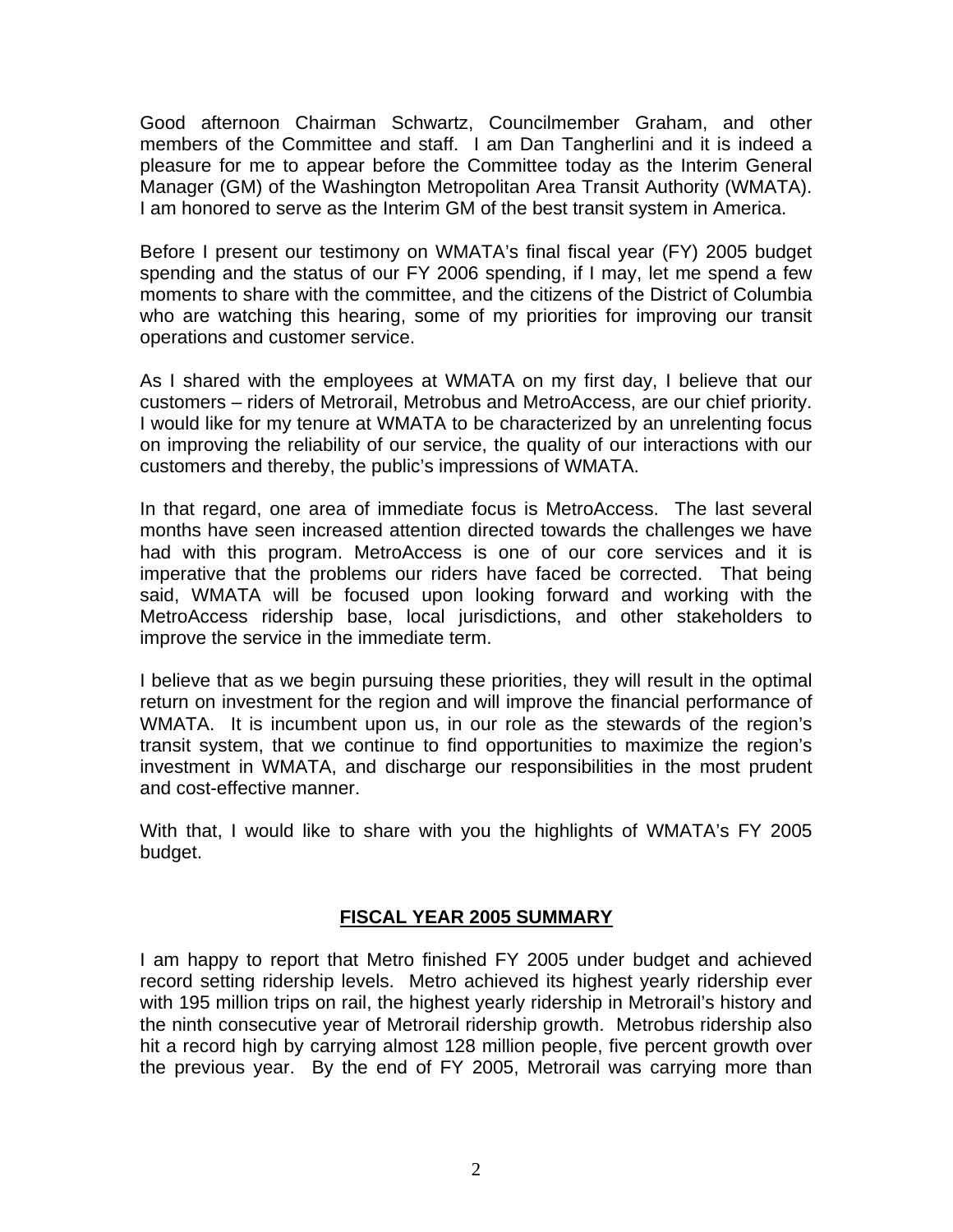700,000 people on an average day and Metrobus ridership was approaching 600,000 per day.

Three new stations opened on the rail system in FY 2005. In November 2004, WMATA opened the New York Avenue-Gallaudet University station on the Red Line and in December 2004, the Morgan Boulevard and Largo Town Center stations on the Blue Line (extension from Addison Road). Together, these three stations were expected to eventually generate 11,000 average weekday trips— 9,500 for the Blue Line stations and 1,500 for the New York Avenue-Gallaudet University Station. By the end of FY 2005, these three stations were averaging 16,200 weekday trips, well surpassing projections by over 5,200 trips (47 percent).

In terms of performance measures, both our on-time service and customer satisfaction indicators for the year are up, suggesting that we are correcting many of the operational problems that began to plague the system in FY 2004. Although WMATA is dealing with a number of challenges, we continue to grow ridership and revenue, and are committed to an increased focus on customer service. In FY 2007, I plan to build upon these positives and address our challenges.

#### **OPERATING BUDGET**

#### **Revenue**

Ridership growth and a healthy economy translated into revenue that came in \$31 million (six percent) higher than budgeted. Of that amount, \$19 million came through the bus and rail fareboxes in spite of the fact that this was the second year in a row of fare increases. The old assumption that fare increases would drive customers away did not materialize in FY 2005.

Both Metrorail and Metrobus revenue came in higher than budgeted for FY 2005. Metrorail passenger revenue exceeded the budget by \$16 million, or five percent. Metrobus passenger revenue exceeded the budget by \$4 million, or 4 percent. While MetroAccess passenger revenue ended the year \$1 million below budget, healthy growth in ridership continued. FY 2005 MetroAccess ridership was up 13 percent over the previous year.

Besides passenger revenue, Metro earns revenue from its parking lots, advertising, joint development, and other programs. These programs generated the remaining \$12 million of better-than-budget revenue results for FY 2005.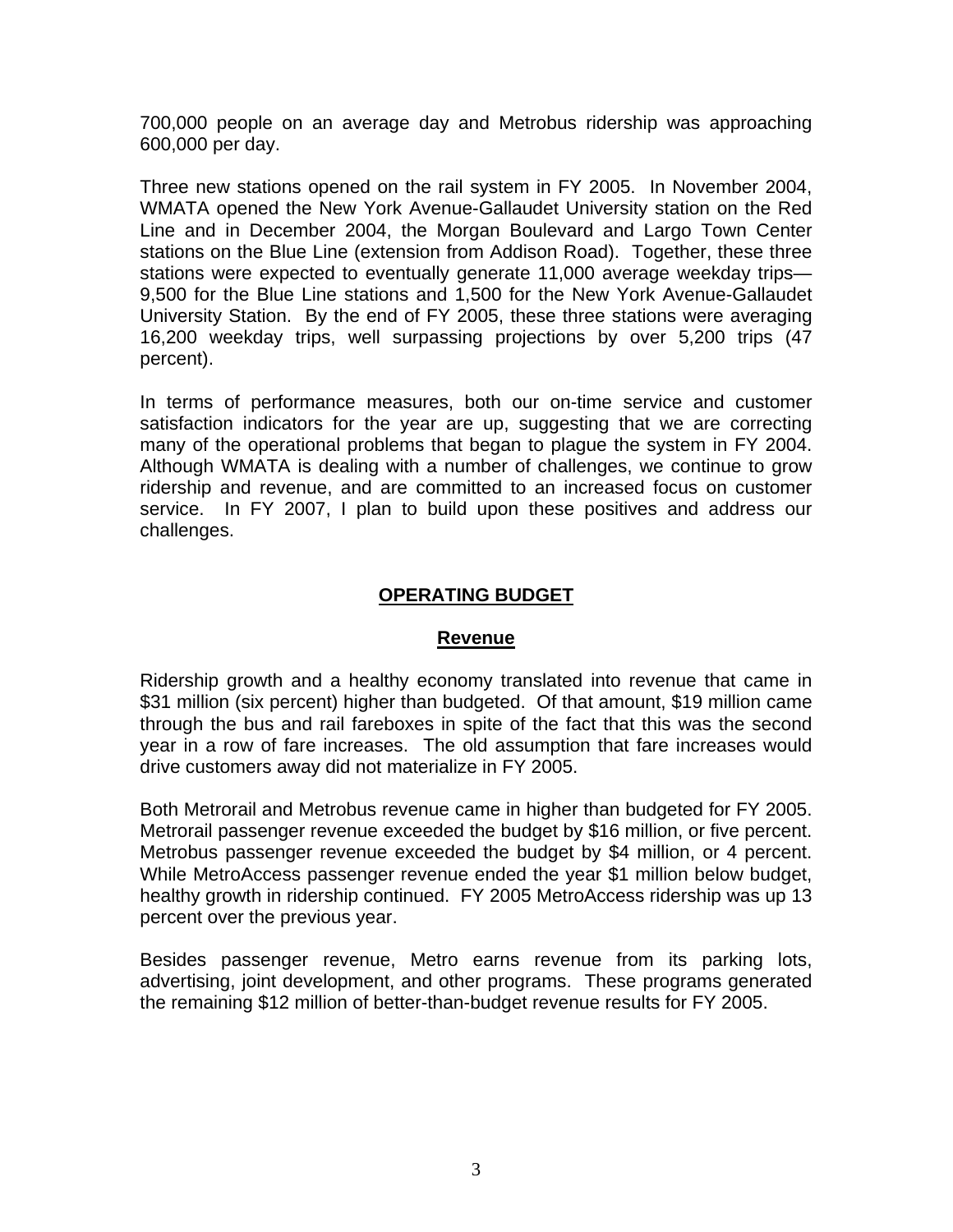#### **Expense**

Metro's total FY 2005 operating budget of \$940 million had expense overruns of 1.8 percent, or \$17 million. Handling the ever growing crowds of customers required additional materials and supplies for day-to-day operations, resulting in \$5 million in additional expenses. Furthermore, rapidly escalating diesel fuel prices and other energy costs generated \$11 million in additional expenses.

There were significant operational challenges in FY 2005 that resulted in \$21 million in extra labor costs. Examples include the rail accident at Woodley Park on the Red Line, a significant flood at a Silver Spring communications building, and ongoing responses to security alerts and the threat of terrorism. This labor cost was partially offset by savings in health insurance premiums which grew less than expected, and costs for MetroAccess service that came in under budget due to lower than expected demand.

Given the extraordinary increase in the number of customers being served, the extreme growth of diesel and energy costs, and the growing demands being placed on the Metro Transit Police, WMATA views a year end budget variance of less than two percent in expenses as a great success. In other words, our budget forecasts were 98 percent accurate.

#### **Cost Recovery and State/Local Contributions**

WMATA calculates its cost recovery by determining how much of the annual operating cost is paid for by passenger fares and other revenues.

The overall cost recovery ratio for FY 2005 was 59.7 percent, the second highest in the country for a bus and rail system. On rail, the rate was 80.7 percent and reached a high point of 91.5 percent in April. The cost recovery rate on Metrobus was 34.8 percent, which was slightly higher than budget.

For FY 2005, the need for state and local contributions at year end was \$14 million, or 3.5 percent, less than the \$385 million budgeted. Keeping with the WMATA Board of Directors' policy, this amount is credited back to each of the states and local jurisdictions. The amount can either be applied against future state/local contributions or refunded for other needs.

## **CAPITAL BUDGET**

While the operating budget pays for the day-to-day running of Metrorail, Metrobus, and MetroAcess, the Capital Improvement Program (CIP) funds the longer-term rehabilitation and maintenance needs of the transit system.

FY 2005 was the first year for the Metro Matters program, which was established to assure short-term capital funding while longer-term capital financing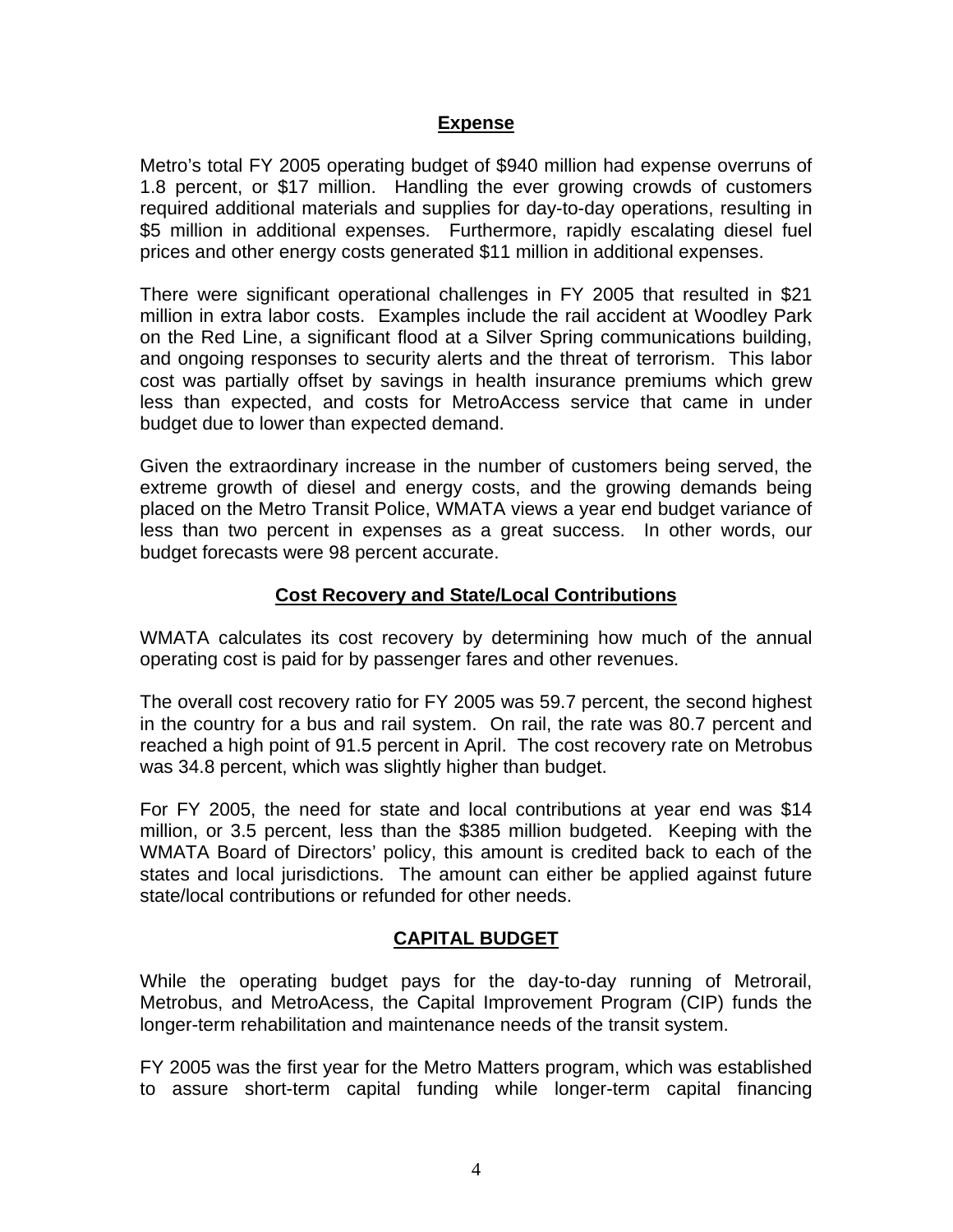discussions take place. Metro Matters made significant progress during FY 2005 to increase the size of the rail fleet, buy replacement buses, rebuild escalators and elevators, improve security, build parking garages, and enhance maintenance facilities. All of these capital projects exist to do one thing: improve the delivery of transit service.

Added rail cars will result in less crowding and more reliable train service. New buses will lower the average age of the bus fleet and reduce breakdowns and delays associated with older equipment. Escalators and elevators will be rebuilt with the goal of keeping them in service longer. Safety and security improvements will decrease the likelihood of a successful terrorist act and increase the ability to respond and recover if such an event occurs. Added parking garages make it easier to use Metrorail. Improved maintenance facilities allow Metro's mechanics to maintain and then improve both bus and rail reliability.

The entire region has signed on to the Metro Matters funding program and year one was a success. However, Metro Matters only provides funding relief until FY 2010. A new capital funding agreement is needed by FY 2008 to begin a longterm planning process to ensure sufficient reinvestment is made into WMATA facilities and equipment.

## **FISCAL YEAR 2006 SPENDING STATUS**

At the half-way point in FY 2006, the very positive trends WMATA has enjoyed over the last several years of increasing system ridership, increasing system revenue, and limited growth in state and local contributions is continuing.

Total system ridership is up 5 percent over the same period last year, rising from 159 million to 167 million. Metrorail ridership is up almost seven percent, with trip totals rising from 95 million to 101 million. Metrobus ridership is up more than 2 percent, rising from 64 million to 65 million.

Ridership has increased in all time periods when compared to last year. Interestingly, evening ridership has grown faster than early morning ridership. We believe this is partially a result of the resumption of play of the National Hockey League at the MCI Center. Last year the season was canceled due to the hockey strike. The resumption of play this year has generated more evening travel to and from the MCI Center. Major League Baseball games have also contributed to increased ridership in both the evening and the off-peak time periods.

At mid-year, the actual need for state/local contributions is approximately \$6 million, or 3 percent, less than budgeted. The good news is that growing ridership is continuing to generate favorable revenue results. The bad news is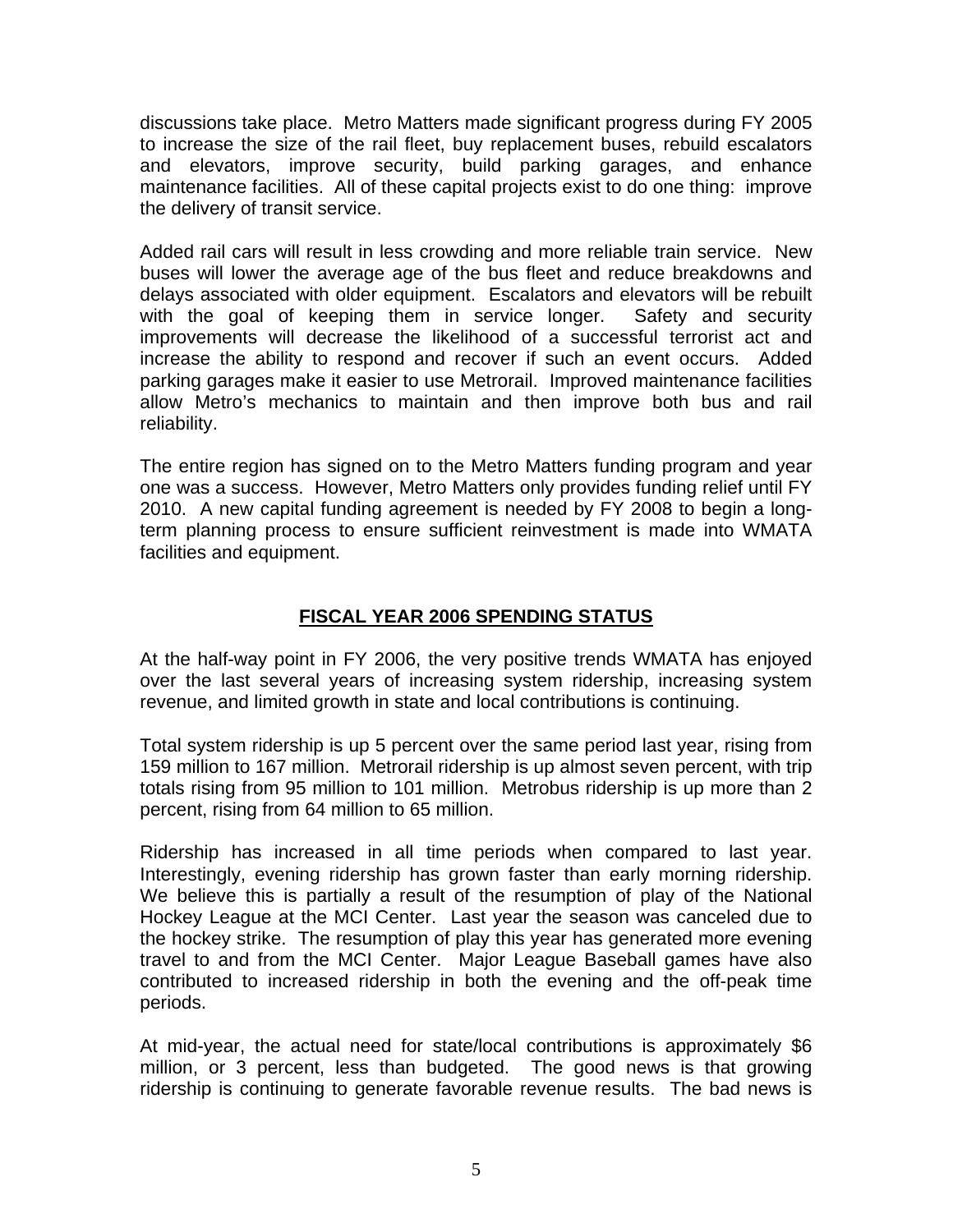that extreme volatility in the energy markets continues to cause diesel fuel and natural gas prices to escalate wildly. However, at this time there is no indication that Metro will overrun its budget to the point of needing additional state and local contributions.

## **CONCLUSION**

Metro has made a number of improvements in its budget process. The clear intention is to increase accountability and transparency.

- The new CFO is meeting with his counterparts in all the jurisdictions.
- Metro staff is meeting regularly with jurisdictional staff.
- The newly-formed Riders Advisory Council is now holding regularly scheduled meetings and will receive budget briefings.
- For the first time ever, Metro will be holding a public session for citizens, customers, and organizations to provide their input into the budget process.
- A new budget information flyer is being widely distributed as well as a new budget executive summary publication.
- Budget information is published on Metro's web site.
- Board Budget Committee meetings are now broadcast live on the web.
- Metro staff is engaged in a process to update Metro's strategic plan and re-engineer the budget process to move to performance based budgeting by FY 2008. This will include benchmarks, performance measures, and best practices and workload indicators.

FY 2005 was a year marked by extraordinary revenue and ridership growth, a new commitment to capital investment, and an increased focus on transparency and the public process. In the current budget year of FY 2006, we have continued to experience and build on these positive trends. We must maintain the momentum but also work to improve budget planning, development, and accountability.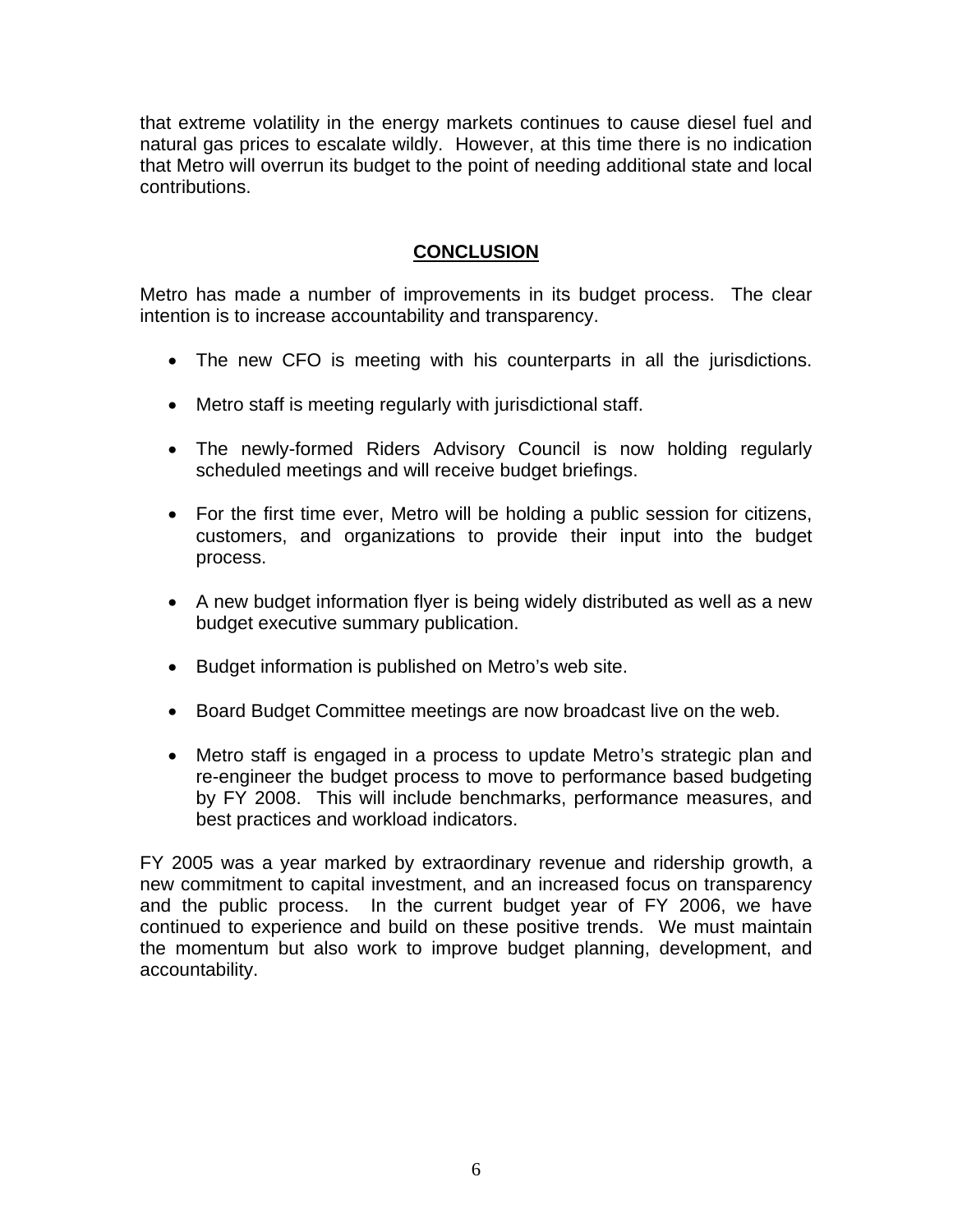# **Appendix 1**

# **Operating Budget**



|                                 | <b>FY2005</b> |               | Favorable/    |       |
|---------------------------------|---------------|---------------|---------------|-------|
|                                 | <b>Budget</b> | <b>Actual</b> | (Unfavorable) |       |
| <b>Budget Summary:</b>          |               |               |               |       |
| Revenue                         | \$540         | \$571         | \$31          | 6%    |
| <b>Expense</b>                  | 939           | 956           | (17           | $-2%$ |
| <b>Subsidy</b>                  | \$399         | \$385         | \$14          | 4%    |
| \$ Millions                     |               |               |               |       |
| <b>Performance</b><br>Measures: |               |               |               |       |
| <b>Cost Recovery Ratio</b>      | 58%           | 60%           |               | 2%    |
| <b>Ridership</b> (millions)     | 322           | 324           | $\mathbf{2}$  | 1%    |
| <b>Subsidy Per Rider</b>        | \$1.24        | \$1.19        | \$0.05        | 4%    |

- • **Revenue Exceeded Budget by 6%**
- • **Ridership was 1% Better Than Budget And 4% Better Than Prior Year**
- • **Expenses Over Budget- Diesel / Energy Costs**
- • **Final Subsidy 4% Better Than Budget**
- • **Cost Recovery Increasing**
- • **Subsidy Per Rider Decreasing**